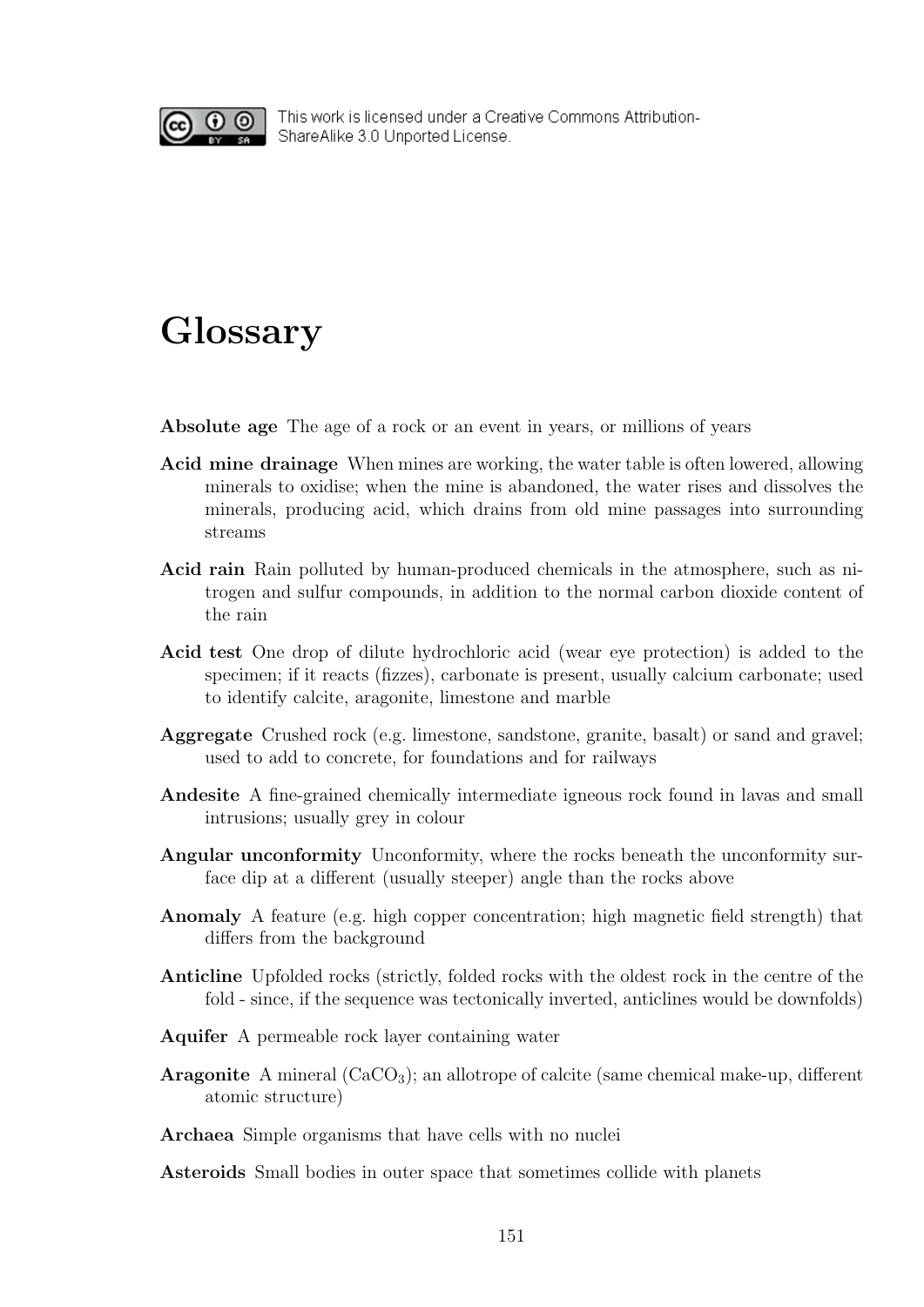- Asthenosphere The zone in the mantle beneath the lithosphere, between around 100 and 250 km beneath the Earth's surface; is partially molten (1 - 5% liquid) and flows, carrying the tectonic plates
- Attrition The rounding of rock fragments during transportation
- Aureole (metamorphic) The zone of baked rock around an intrusion; the thermal metamorphic zone
- Axial plane surface A plane formed by joining the axes of folded layers together
- Baked margin The thin zone of metamorphosed rock along the margin of a narrow igneous intrusion, such as a dyke or sill; a thermal metamorphic zone
- Basalt A fine-grained mafic (magnesium and iron-rich) rock, dark in colour; commonly forms lavas and small intrusions
- Bed (sedimentary) A layer in a sedimentary rock, originally laid down as a layer of sediment
- Benioff zone Zone of earthquakes sloping diagonally downwards where a plate is subducting (sometimes at 90°)
- Biofuel Crop grown to produce power for human use
- Biological weathering The physical and chemical effects of plants on rocks and soils, including the extensive effects of microscopic bacteria
- Borehole core A cylinder of rock drilled from a rock formation using a hollow drill bit
- Breccia A coarse-grained rock with angular grains (sedimentary or formed along a fault as a fault breccia)
- Brittle behaviour When a material behaves in a brittle manner, it breaks (fractures) under pressure
- Bund An embankment; bunds are often built around quarries to reduce their environmental impact
- **Calcite** A mineral  $(CaCO<sub>3</sub>)$ , usually white or colourless, can form good 'dog tooth'shaped crystals, good cleavage, fairly low hardness, reacts with dilute acid, is the main mineral in limestone and marble, is found as a gangue mineral in veins and as cement in some sedimentary rocks
- Cap rock An impermeable rock that can trap fluids (oil, natural gas, water) underground; includes impermeable mudstone, shale, clay, salt or clay layers along some faults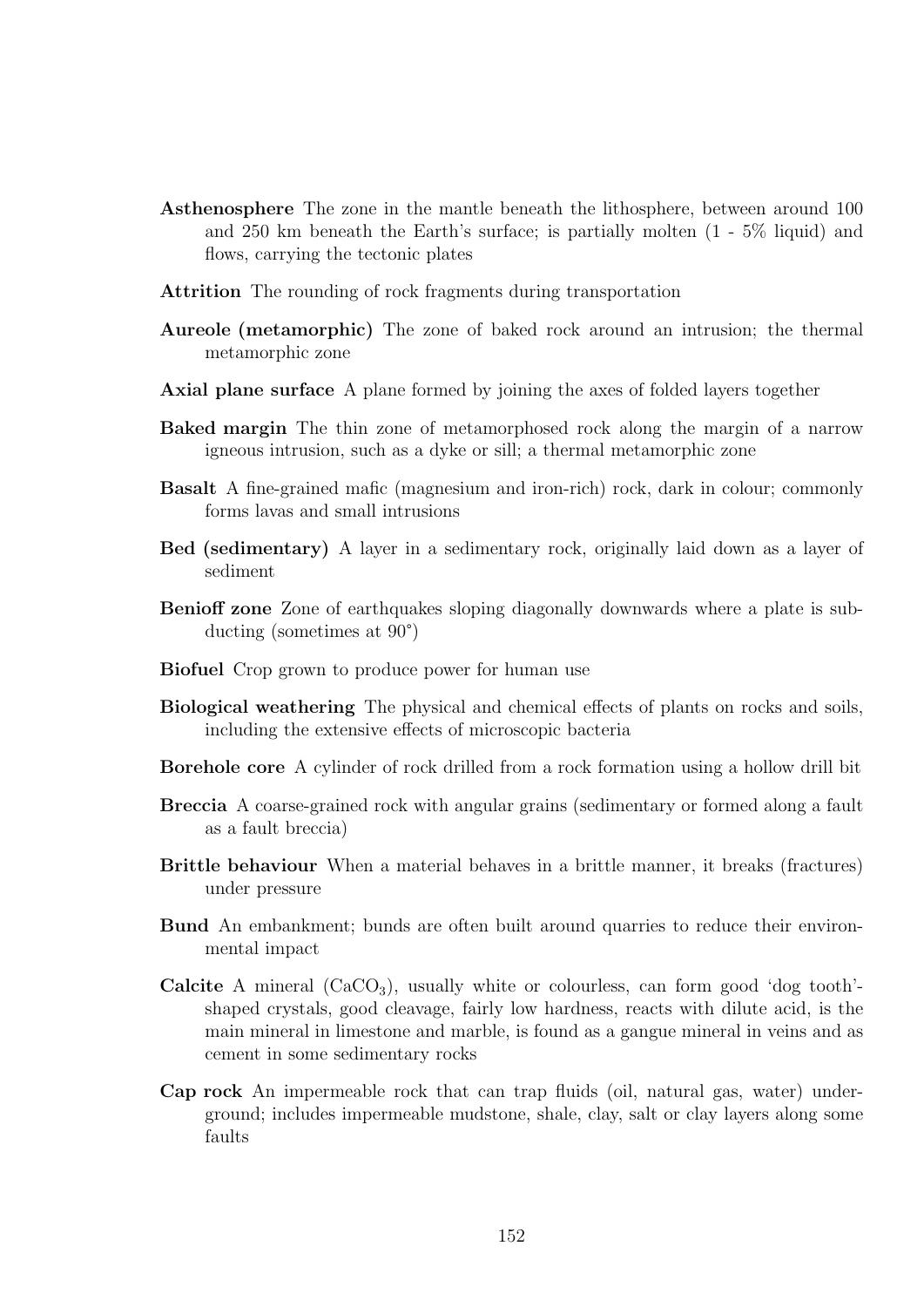- Carbon capture The reduction of carbon emissions by collecting the carbon dioxide released by coal-, oil- and gas-burning power stations and storing it in abandoned oil or gas fields - still experimental; also called carbon sequestration
- Carbon footprint Relates to the amount of carbon dioxide released to the atmosphere by the activities of an individual or organisation; usually related directly to the energy used
- Carbon sequestration The reduction of carbon emissions by collecting the carbon dioxide released by coal-, oil- and gas-burning power stations and storing it in abandoned oil or gas fields - still experimental; also called carbon capture
- Carbon trading A commercial system designed to offset carbon production by one activity (such producing power from fossil fuel) with another that reduces carbon production (such as planting trees); 'units' of carbon may be 'traded' by different organisations
- Cement Formed of minerals that crystallise in the pore spaces of sediments, hardening them into sedimentary rocks; usually quartz or calcite
- Cephalopod Cephalopods alive today include octopus and squid, but the geologically important ones lived in coiled shells and are nearly all extinct; the most well known shelled cephalopods are the extinct ammonites and the living *Nautilus*
- Chemical weathering The chemical breakdown of rock surfaces; rainwater and soilwater play critical roles
- Chilled margin The edge of an igneous intrusion, that has cooled more quickly than the inside, and so is formed of finer-grained rock
- Clay minerals Fine-grained sedimentary minerals; formed from the chemical breakdown of silicate minerals like feldspar and mica
- Clean coal technology The use of new technology to burn coal and produce power, whilst keeping the release of polluting and greenhouse gases to a minimum
- Cleavage (mineral) The way in which a mineral breaks, parallel to the weaknesses in its atomic structure; minerals can have no cleavage, or one, two, three, or four directions of cleavage
- Cleavage (slaty or metamorphic) The slaty foliation of low-grade regional metamorphic rocks; forms slates
- Coarse-grained igneous rock Rock formed by slow cooling of a magma, deep underground; crystals easily visible
- Columnar basalt Basalts that have contracted as they cooled to form polygonal columns; the columns are usually vertical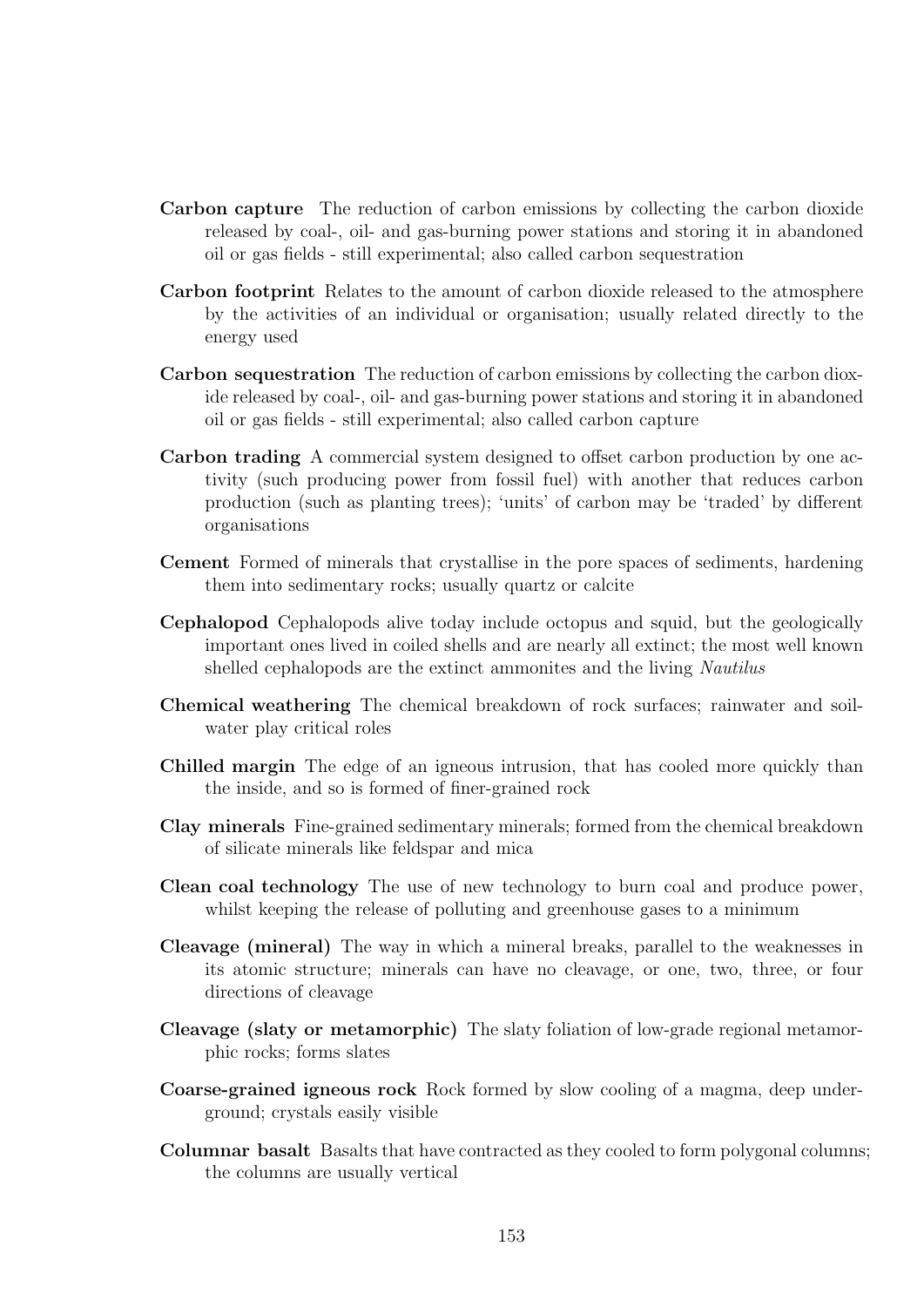- "Concentrate and contain" landfill method The landfill method of disposing of waste in impermeable sites that are capped, with no leakage to the surrounding environment, as used in recent years
- "Cone of depression" The inverted cone-shape of the water table around a pumping water well
- Confined aquifer A water-bearing rock (aquifer) beneath an impermeable layer; the water is usually under pressure and can flow naturally through boreholes to the surface
- Conglomerate A sedimentary rock formed of rounded pebbles (at least 2mm in diameter), usually with a fine-grained matrix
- Conservative margin The sliding margin of a tectonic plate, where material is neither constructed or destroyed, but is conserved; also called a transform fault
- Constructive margin The margin of a tectonic plate where new plate material is formed as plates are moved apart; also called a divergent plate margin
- Continental Drift (Theory of) Alfred Wegener's theory of the early 1900s, that the continents had moved across the Earth's surface; the theory was later modified and included in the Theory of Plate Tectonics
- Convection current Flow caused when heated material rises, because of its lower density, then cools and sinks, producing a continuous current
- Convergent margin The margin of a tectonic plate where plate material is 'destroyed' as plates converge, either by partially melting and rising as magma, or by being absorbed in the mantle; also called a destructive margin
- Core (borehole) A cylinder of rock drilled from a rock formation using a hollow drill bit
- Correlation The use of fossils to identify rocks of the same age
- Cross bed A bed laid down at an angle to the horizontal, usually in underwater dunes or wind-formed sand dunes
- Cross-cutting relationships (law of) The stratigraphic law that anything (faults, joints, dykes, plutons, unconformity surfaces, etc.) which cut across anything else is younger
- Crust The outer part of the Earth above the mantle, differing chemically from the mantle; it comprises oceanic crust under oceans (5 - 10 km thick) (30 - 50 km thick) and continental crust beneath continents and averages 15 km in thickness
- Crustal extension The results of tensional stress; the rocks take up more space on the surface than they did before deformation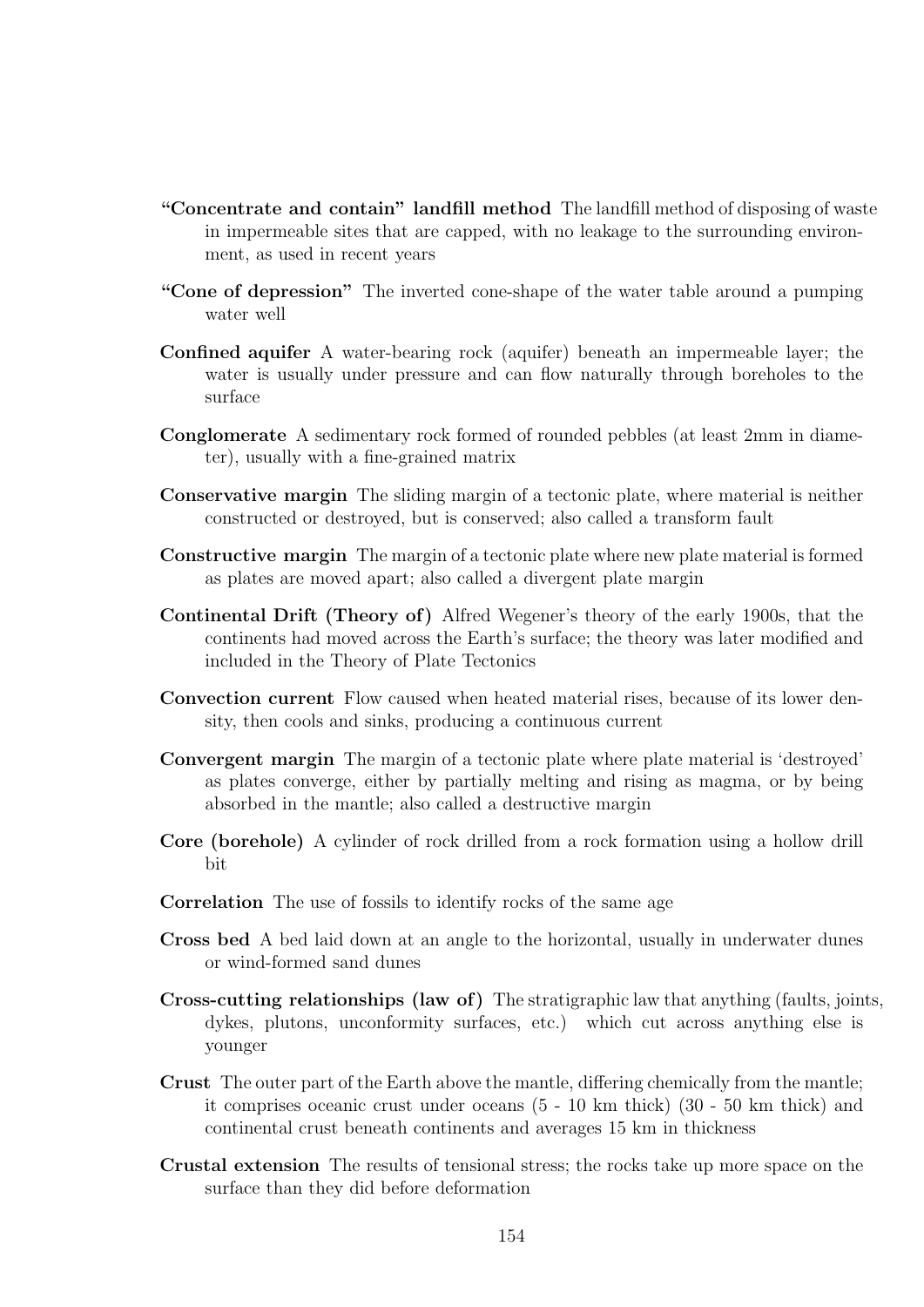- Crustal shortening This results of folding and/or faulting under compressional forces; as a result, the surface rocks occupy less space
- Cuesta An asymmetrical ridge in the landscape that typically forms where a tough rock with a shallow dip (of usually less than 10<sup>°</sup>) overlies a weaker rock; also called an escarpment
- Current ripple marks Non-symmetrical ripple marks formed by flowing water or wind; the steeper slope is in the down-current direction
- Cuttings Wide, deep trenches excavated through hills or ridges for transportation routes
- Debris flow The downhill flow of debris from a landslide; debris flows contain coarser material than mudflows
- Deep focus earthquake An earthquake that originates between 300 and 700 km below the surface; these occur only at destructive convergent plate margins, where plates are subducted
- Deep mine (mine) An underground excavation, usually for metal ores, other minerals or coal; mine excavations usually have vertical shafts and horizontal adits
- Deep time Geological time
- Desiccation cracks Polygonal cracks left by drying mud can be preserved in mudstones; also called mudcracks
- Destructive margin The margin of a tectonic plate where plate material is 'destroyed' as plates converge, either by partially melting and rising as magma or by being absorbed in the mantle; also called a convergent margin
- Diagenesis The change of sediments to sedimentary rocks, through compression of the overlying sediments and cementation (cement being deposited in pore spaces); also called lithification
- Diamond A mineral formed of carbon (C), usually colourless, forms good crystals, extremely hard, rare
- "Dilute and disperse" landfill method The old landfill disposal method of allowing rainwater to disperse toxic elements of landfill in the rocks beneath
- Dinosaur A type of reptile, now extinct
- Dip The amount of downward slope of rock layers or structures, measured from the horizontal
- Discordant (drainage) A river system cutting across underlying geology and not affected by it; often caused by a system that developed on overlying rocks, which have since been cut through and eroded away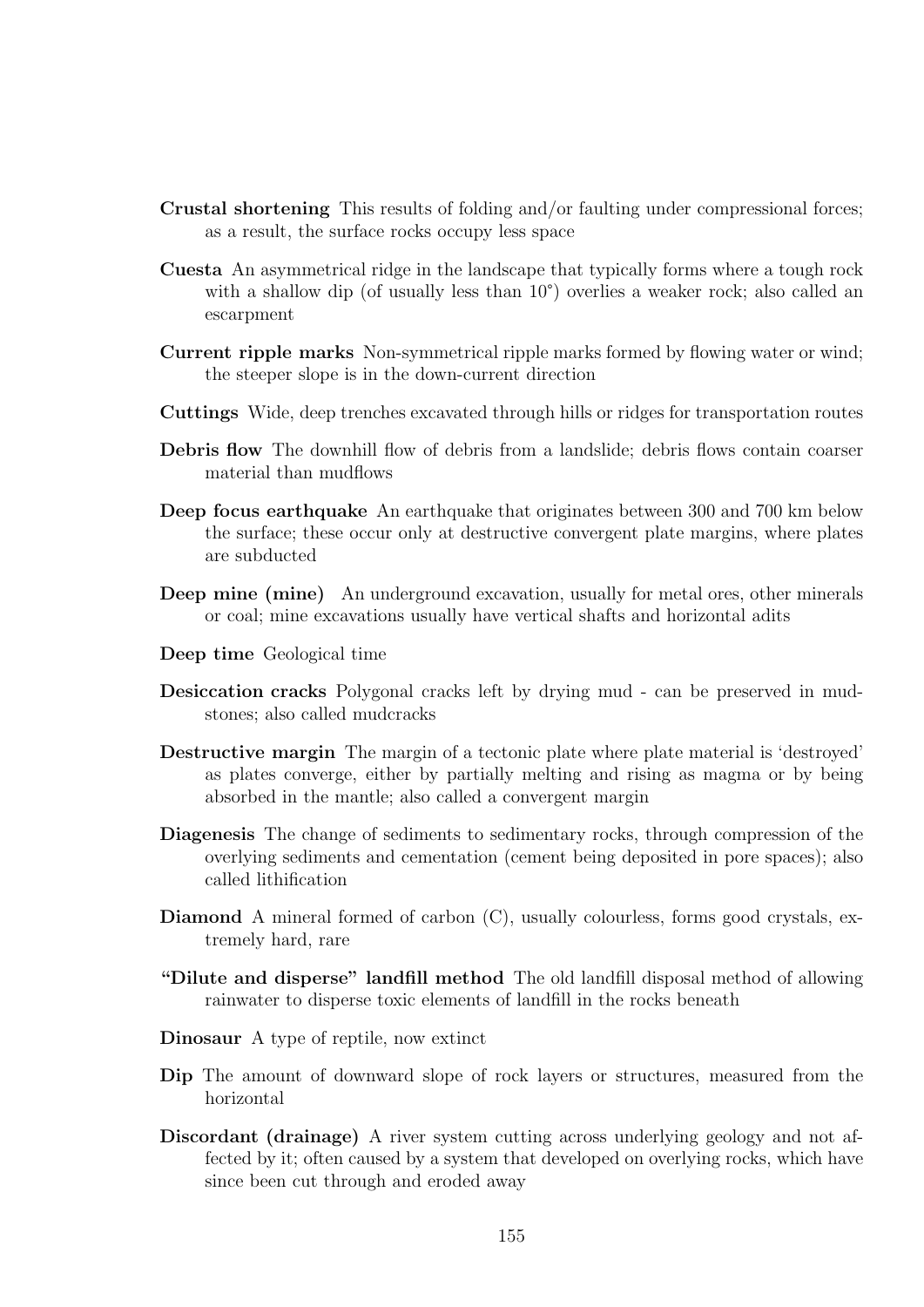- Divergent margin The margin of a tectonic plate where new plate material is formed as plates are moved apart; also called a constructive plate margin
- Dolerite A medium-grained mafic rock, dark in colour; commonly forms dykes and sills
- Downhole logging Measurements made remotely by lowering sensors down a previouslydrilled borehole
- Ductile behaviour When a material behaves in a ductile way, it bends and flows under pressure, and stays in the same shape when the pressure is removed
- Dune A mound of sand formed under water or by the action of wind; contains cross bedding
- Dyke An igneous intrusion that cuts across the bedding planes of sedimentary rock or across igneous or metamorphic rock
- Earth System Science The study of the Earth as a series of systems that interact with one another
- Earthquake (deep focus) An earthquake that originates between 300 and 700 km below the surface; these occur only at destructive convergent plate margins, where plates are subducted
- Earthquake (intermediate depth) An earthquake that originates between 70 and 300 km below the surface; these occur only at destructive convergent plate margins, where plates are subducted
- Earthquake (shallow focus) An earthquake that originates between 0 and 70 km below the surface; these occur at all plate margins but shallow focus earthquakes alone occur at constructive (divergent) and conservative (transform) plate margins
- Earthquake focus The place under the surface where the fracture of a fault produces earthquake shock waves
- Ecological niche The local environment in which an organism lives and interacts with other organisms
- Elastic behaviour When a material behaves elastically, it deforms under pressure, but then bounces back to its original shape when the pressure is removed
- Epicentre The point where the shock waves from an earthquake first reach the Earth's surface - the surface waves then radiate out from this point like ripples on a pond; most earthquake damage usually occurs at the epicentre
- Erosion The removal of solid material, which has often been loosened by weathering by gravity, flowing water, wind or ice; erosion is usually the beginning of transportation
- Eukaryotes Organisms that have cells with nuclei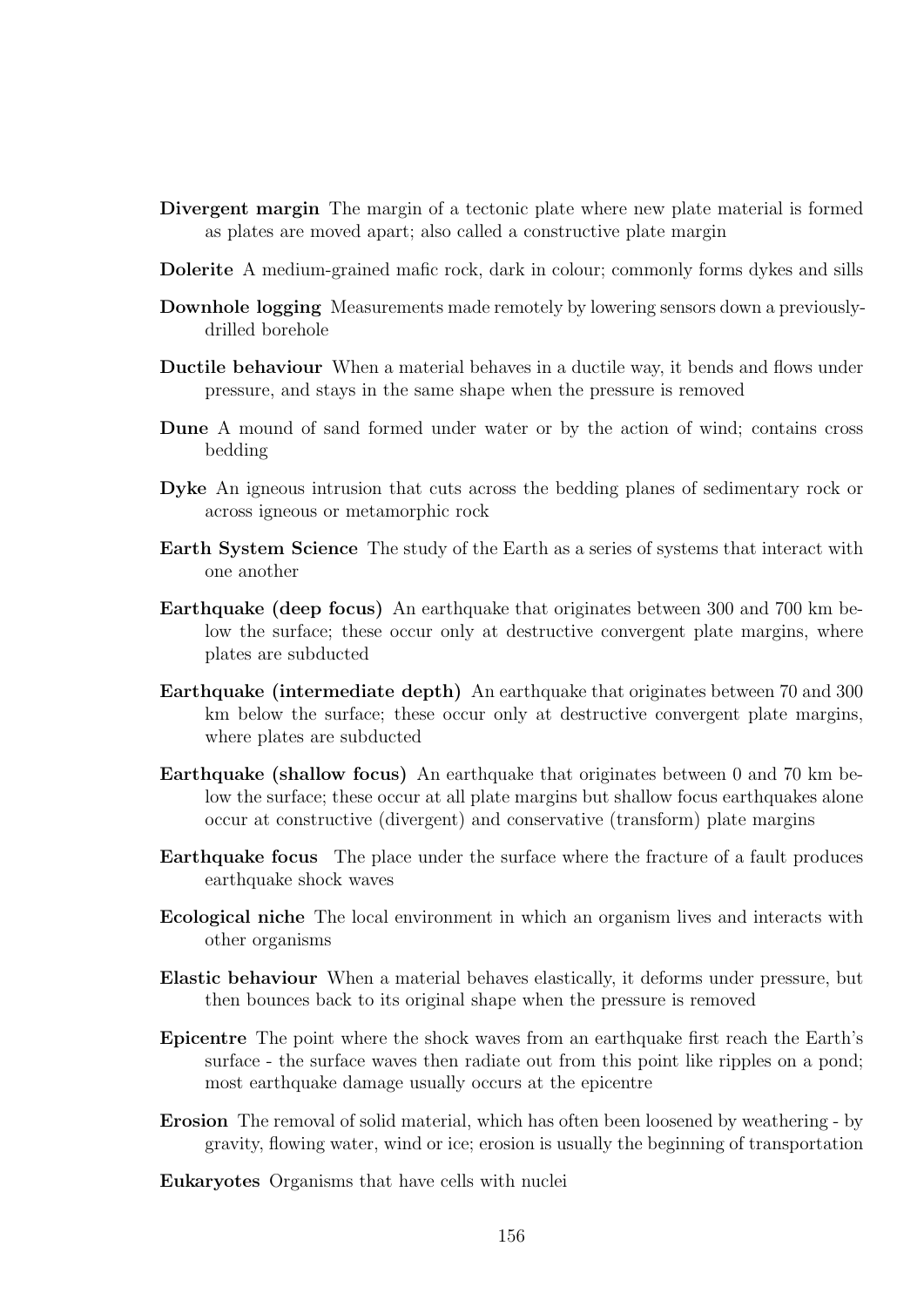- Evaporite deposits (or evaporites) Salts (e.g. halite) that crystallise out when a lake or arm of the sea evaporates
- **Exceptional preservation (lagerstätten)** Unusual examples in the fossil record where groups of fossils are very well preserved, usually with many of their soft parts attached
- Exfoliation The formation of curved sheets of rock by weathering of the rock's surface; common on granites affected by heating and cooling weathering
- Exploration well A borehole drilled to prospect for oil or gas (or water)
- Extinction The dying out of a group of organisms
- Extrusive (lava, pyroclastics or igneous rock) Extrusion is caused by magma reaching the surface and erupting volcanically as lava, ash, or larger pyroclastic materials
- Facing stones Thin slabs of ornamental rock attached to the walls of buildings
- Fault The brittle failure of rock under pressure, with movement of one side relative to the other; earthquakes are caused by faulting
- Fault breccia Fractured angular rock fragments in a fault plane, caused by rock breakage during fault movement
- Fault displacement The amount of movement of layers by faulting, measured along the fault plane
- Fault plane The fracture surface of a fault, along which relative movement occurred
- Fault scarp A steep slope in the landscape caused when rocks either side of a major fault have differed in their resistance to erosion
- Faunal succession (law of) The law that all animals follow one another in geological time in a predictable sequence; plants have a similar predictable sequence - we now know that this is due to evolution
- Feedback Change in a system resulting in further change, either reinforcing the change (positive feedback) or resisting the change (negative feedback)
- Feldspar A mineral silicate, usually white, sometimes pink, can form good almost rectangular crystals, good cleavage, hard, common in igneous and some metamorphic rocks
- Fine-grained igneous rock Rock formed by quick cooling of a magma, e.g. in a surface lava; crystals usually too small to see, even with a hand lens
- Focus (earthquake) The place under the surface where the fracture of a fault produces earthquake shock waves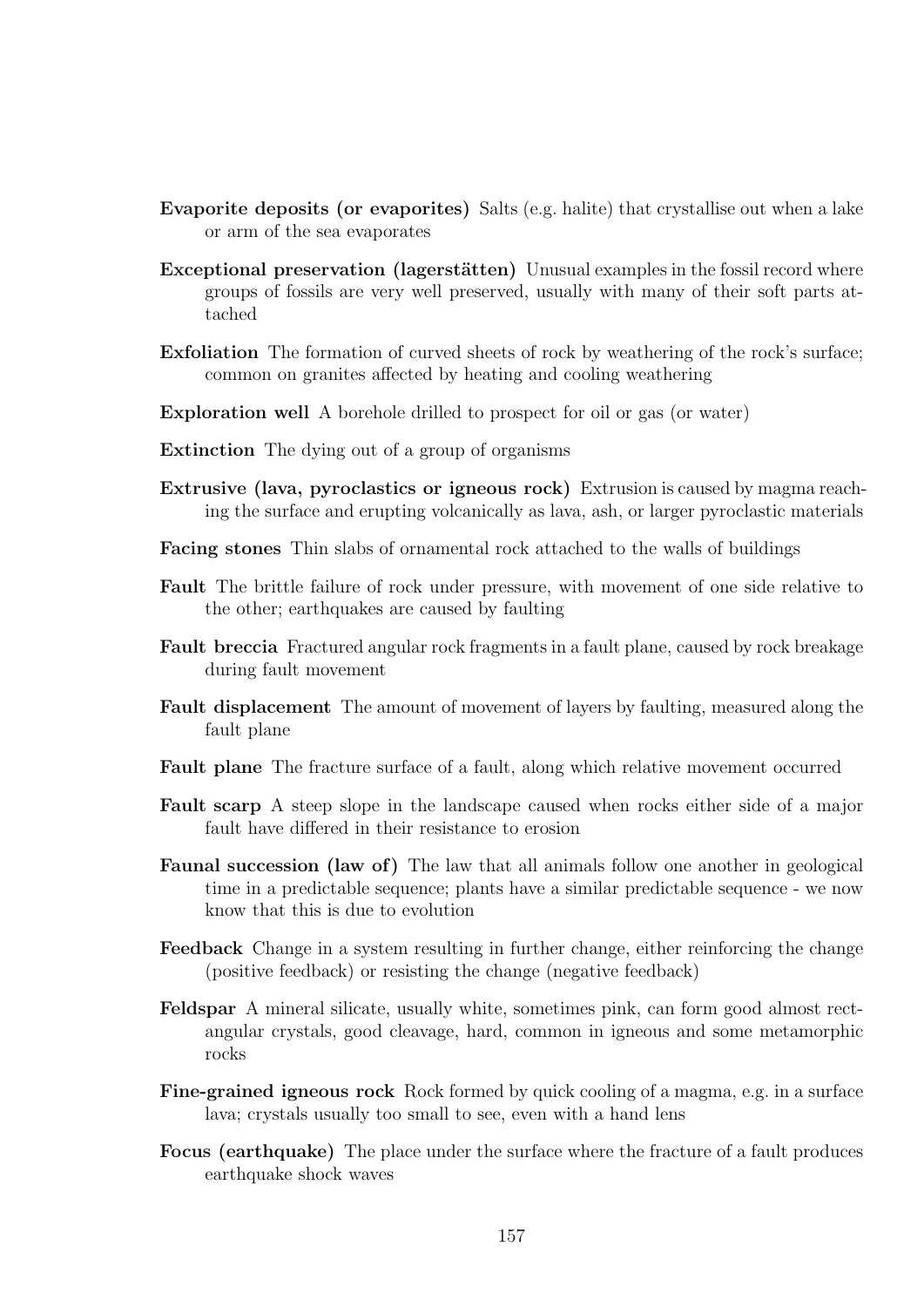- Fold The ductile bending and flow of rock under pressure resulting in bent layers; folds can be gentle and open, or tight
- Fold axis The place where a rock is most bent by folding
- Fold limb The sloping layers either side of a fold axis
- Foliation The 'layered' texture of regionally metamorphosed rocks, caused by the metamorphic minerals being aligned with one another; includes metamorphic cleavage in slates, foliation in schists, and banding in gneisses
- Foreshock A minor earthquake that takes place before a more major earthquake
- Fossil Traces of an organism preserved in rock (usually regarded as more than 10,000 years old)
- Freeze-thaw weathering Weathering caused by many cycles of freezing and thawing
- Gabbro A coarse-grained mafic (magnesium/iron-rich) rock, with predominantly dark minerals
- Gabions (gabion baskets) Galvanised wire mesh cubic or rectangular containers around a metre or so across filled with pebbles or larger rock; used to stabilise slopes such as cuttings, river banks and coastal cliffs
- Gaia Hypothesis The idea that life on Earth causes negative feedback which regulates many of the Earth's systems; proposed by James Lovelock
- Galena A lead-containing mineral (PbS), silvery grey, metallic lustre, cube-shaped crystals, good cleavage, feels very dense, grey streak, low hardness (soft), found mainly in mineral veins
- Gangue mineral Uneconomic mineral, like quartz and calcite, that may be thrown away when metal ores are mined
- Garnet A silicate mineral, usually red or pink, often forms ball-shaped crystals, no cleavage, hard, found mainly in medium and high grade metamorphic rocks
- Geochemical survey Using chemical methods to explore and understand the Earth; the chemical testing is usually done in laboratories nowadays, using high tech methods
- Geohazard A geological process that causes risk to humans and human constructions
- Geological time The time from the origin of the Earth (around 4,560 million years ago) to the present day
- Geopark An area of international importance for its geological interest, designated by UNESCO (the United National Educational, Scientific and Cultural Organisation)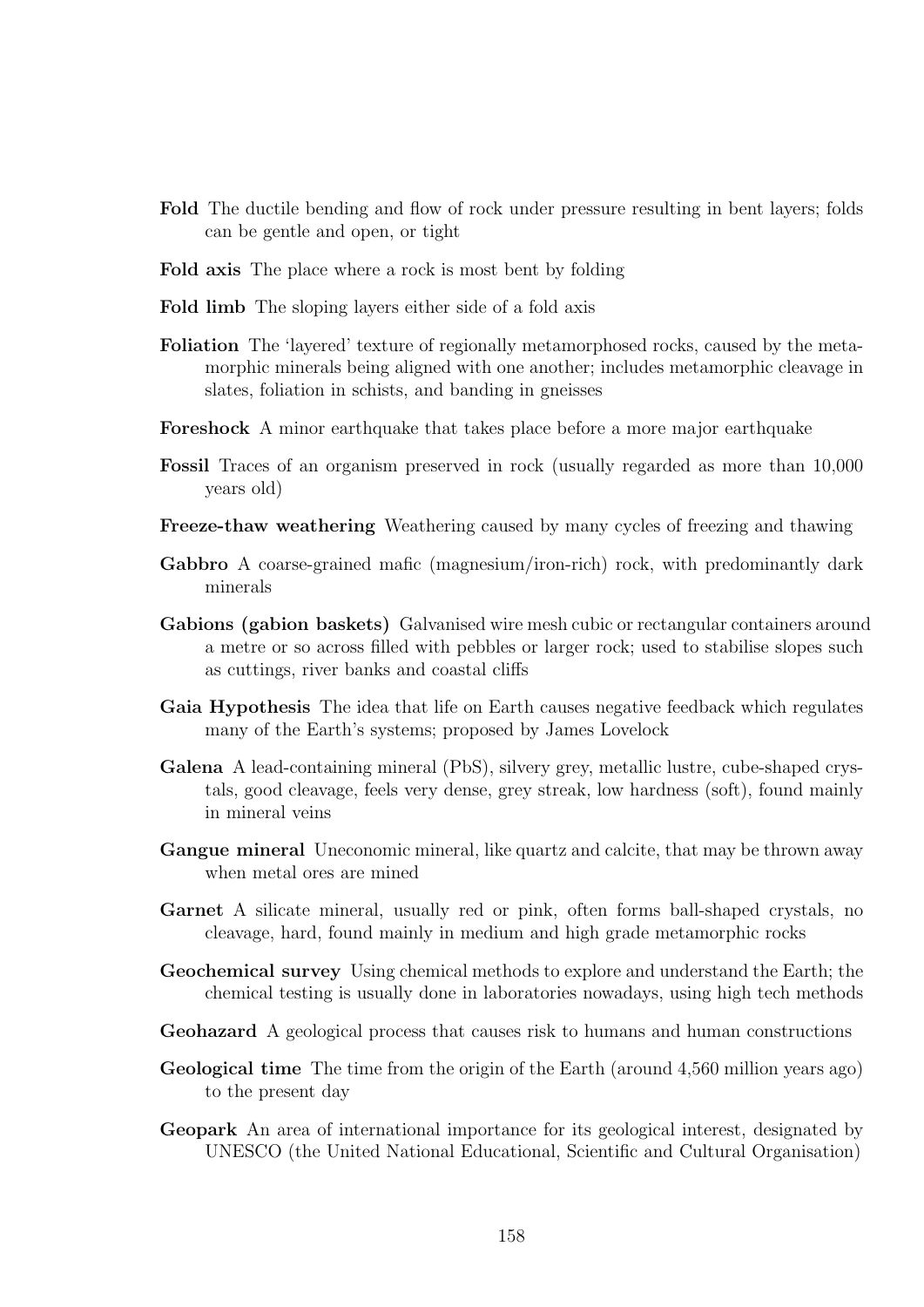- Geophysical survey Using the methods of physics to probe the Earth including: seismology, gravity, electrical methods, magnetic methods and radioactivity
- Geotechnical engineering The study of building foundations and the soil/bedrock in which constructions, such as dams, bridges, roads, railways and waterways are sited, together with landfill and coastal protection sites
- Geotextiles (geofabrics) Tough textiles used to cover steep slopes to reduce erosion
- Glacial period (glaciation) A time when there were extensive ice sheets on Earth
- Glacial till Sedimentary deposit formed largely of mixed mud and boulders, deposited by melting ice
- Gneiss A metamorphic rock formed by high-grade regional metamorphism; contains metamorphic banding, which sometimes has complex folding
- Gold (native gold) A mineral made of one element (Au) that can be found in mineral veins or eroded from veins and deposited in sediments
- Gondwana A 'supercontinent' of all the current southern hemisphere continents (and India) formed around 550 million years ago
- Graded bed A layer of sediment that is coarser at the bottom and becomes finer upwards; frequently deposited by turbidity currents
- Granite A coarse-grained, pale-coloured, silica-rich igneous rock
- Graptolite Extinct animals that formed small colonies strung together in saw-blade-like shapes; lived in the open ocean
- Greenhouse effect The sun's radiation absorbed by the Earth's surface is re-radiated as infra-red radiation (heat) that is absorbed by 'greenhouse gases' such as carbon dioxide and methane, causing the surface of the planet to be warmer than it otherwise would be; the gases behave rather like the panes of glass in a greenhouse 'trapping' the heat
- Greenhouse gas A gas in the atmosphere that absorbs infra-red radiation (heat); includes carbon dioxide, methane and water vapour
- Halite A mineral, NaCl, white or pink, cube-shaped crystals, good cleavage, low hardness (very soft), soluble in water, forms rock salt deposits
- Hard parts The solid parts of organisms, such as shells, bones, teeth or cartilage, which are most likely to become fossilised
- Hardness (mineral) Usually measured by the scratch test, harder minerals will scratch softer ones; Mohs' scale of hardness ranges from 1 (very soft talc) to ten (very hard diamond)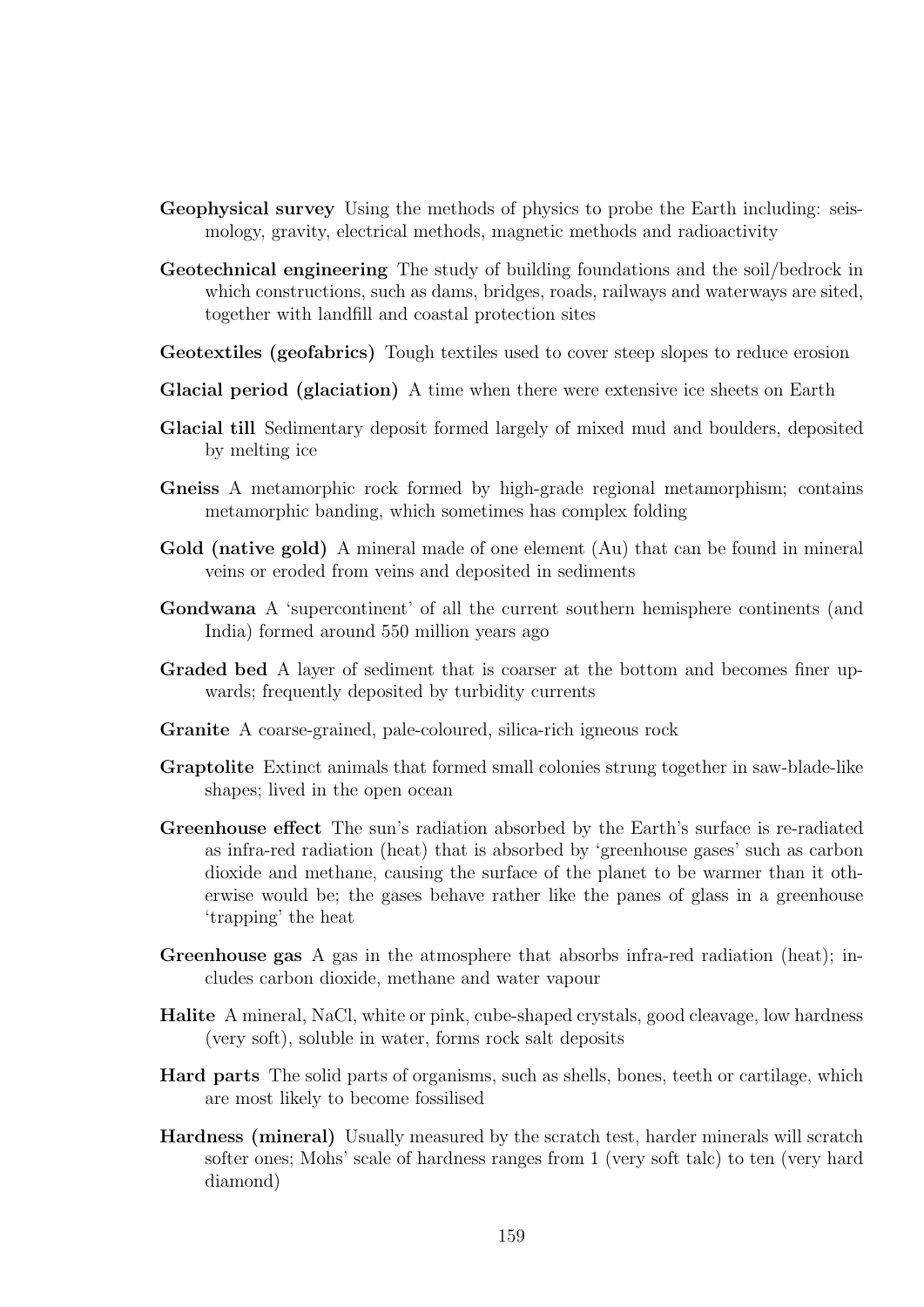- Heat engine A pump and heat exchangers used to extract heat from the ground or the air to heat buildings; can be reversed to add heat to the surroundings in order to cool buildings
- Heating of hydrocarbon source rocks Rocks have to be heated to release hydrocarbons; most gas and oil are released between 100 and 200°C; above 200°C they are destroyed
- Heavy mineral survey Stream or soil survey for minerals of higher density than average, such as diamond, gold or ilmenite (titanium ore)
- **Hematite** An iron-containing mineral  $(Fe<sub>2</sub>O<sub>3</sub>)$ , earthy red, metallic lustre, feels dense, red streak, usually hard, often found in irregular masses
- Hominid The family (group) of primate species, of which Homo sapiens is the only one living; all the other hominid species have become extinct
- Hydrocarbon The fossil fuels, coal, crude oil, and natural gas
- Hydrocarbon reservoir rock Rock with enough pore space and permeability to hold hydrocarbons and to allow them to flow out
- Hydrocarbon source rock Rock from which crude oil or natural gas originally came; the decay of plankton in mudstones/shales produced oil and some gas whilst most gas comes from coal
- Hydrocarbon trap The shape of a formation that can trap hydrocarbons underground; includes anticlinal, fault and unconformity traps and traps associated with salt domes
- Hydrogeology Study of subsurface water, called groundwater
- Hydrology Study of the whole of the water cycle, both above and below ground
- Hydrothermal fluid Hot watery liquid produced by some magmas and by the heating of rocks deep underground; rises and cools to crystallise minerals
- Igneous rock Rock formed by the cooling of liquid magma or lava
- Impermeable A material that fluids cannot flow through
- Included fragments (law of) The stratigraphic law that anything (e.g. pebbles in conglomerates, fragments of the surrounding rock in plutons) included in anything else must be older
- Infiltration (of water) Water percolating down into the ground surface, usually from surface precipitation (rain, snow, etc.)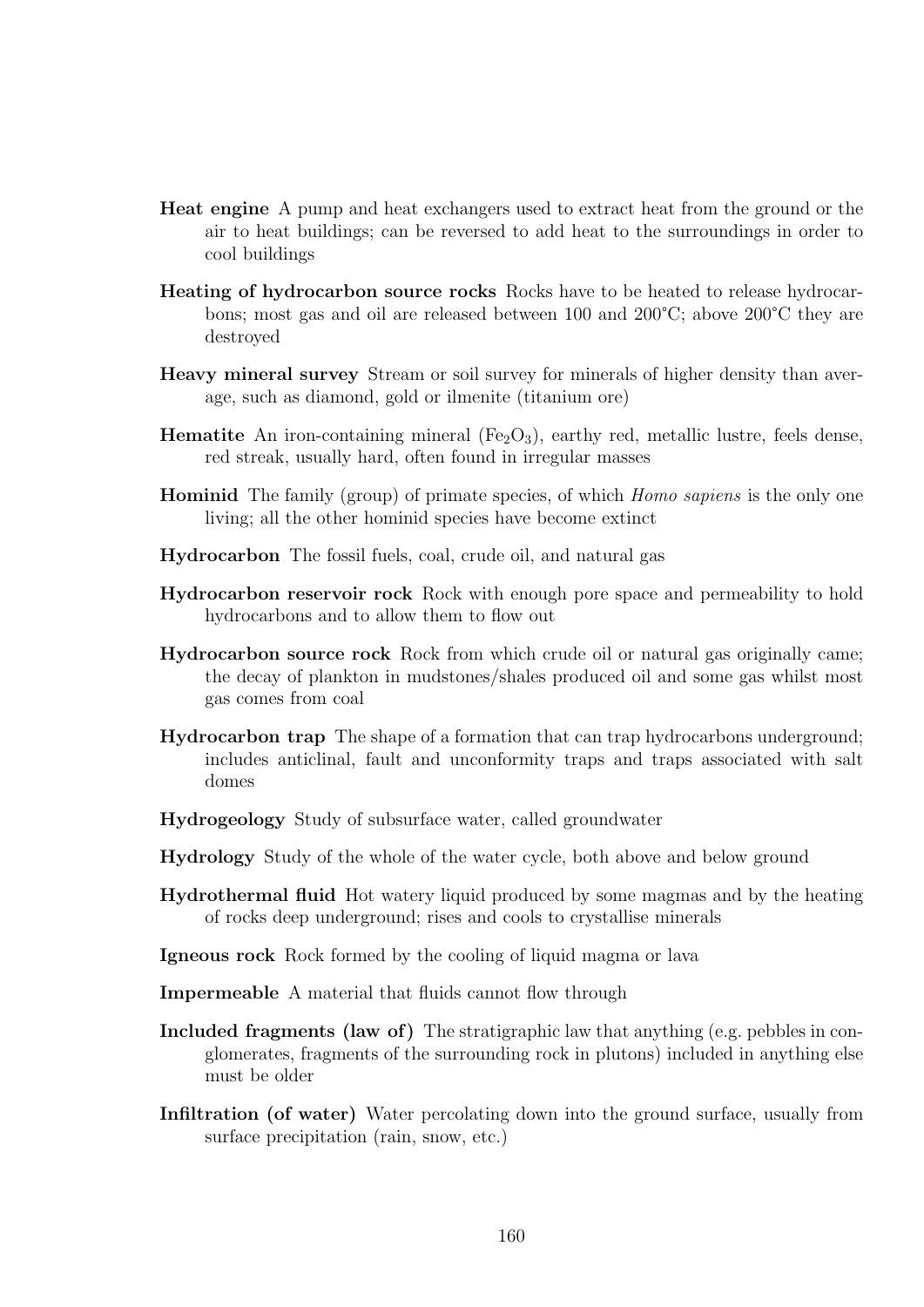- "Integrated waste management" The modern landfill method involving the "reduce, reuse, recycle" approach; remaining waste is disposed of using "concentrate and contain" methods
- Intermediate An igneous melt or rock rich in neither magnesium/iron nor silicon; these elements have roughly equal ratios
- Intermediate depth earthquake An earthquake that originates between 70 and 300 km below the surface; these occur only at destructive convergent plate margins, where plates are subducted
- Intrusion Magma that has penetrated rocks underground and has solidified there
- Intrusive (magma or igneous rock) Intrusion is the penetration of magma into rocks underground, which subsequently solidifies
- **Joint** A fracture which is usually straight, where the rock on either side has not moved relative to the other (and so is not a fault); often found as groups of parallel joints together, in joint sets
- Keeling Curve The graph showing the increase of carbon dioxide in the atmosphere since 1958, first measured by Charles Keeling
- Lagerstätten (exceptional preservation) Unusual examples in the fossil record where groups of fossils are very well preserved, usually with many of their soft parts attached; from German meaning 'place of storage'
- Lahar A 'mudflow' of volcanic material, predominantly ash with blocks; lahars flow like liquid concrete at tens of kilometres per hour (even though they are flows of pyroclastic materials, the term 'pyroclastic flow' has a different meaning)
- Lamination Thin layer of mud; can be formed into laminated mudstone or shale
- Landfill Material such as domestic refuse (trash or garbage) or other waste buried in disused quarries, pits or other depressions in the landscape
- Landfill membrane The impermeable plastic liner used to line permeable landfill sites
- Landslide (or landslip) The downslope movement of geological materials; landslides can be slow or catastrophically quick, and include rock fall, slips, slides and flows of material
- Landslip (or landslide) The downslope movement of geological materials; landslips can be slow or catastrophically quick, and include rock fall, slips, slides and flows of material
- Lateral continuity (principle of) The stratigraphic principle that strata were originally deposited in laterally continuous sheets over large areas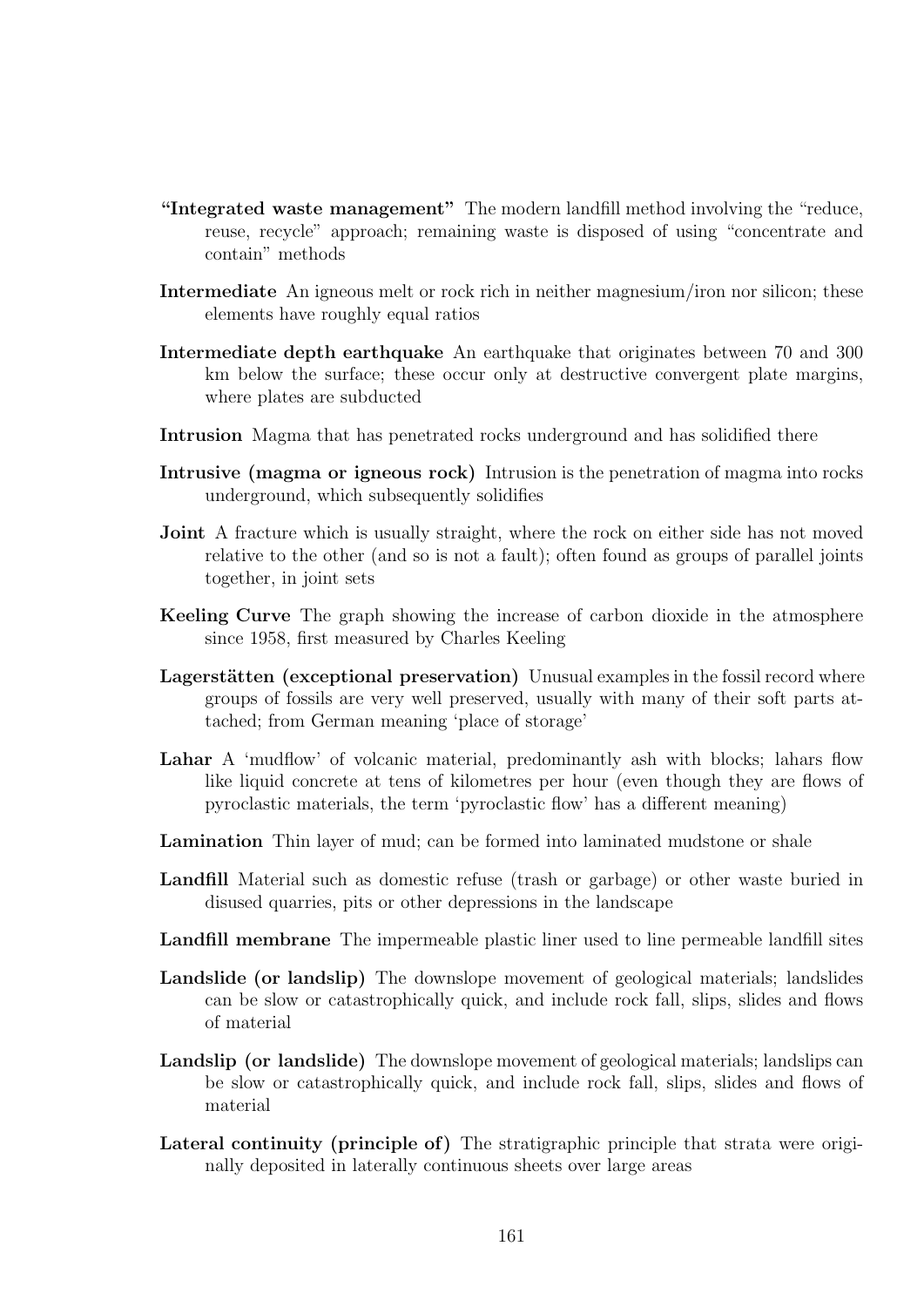Lava Liquid rock at the surface

- Leachate The poisonous liquid produced by decaying waste
- Limb (fold) The sloping layers either side of a fold axis
- **Limestone** A sedimentary rock made largely of calcium carbonate  $(CaCO<sub>3</sub>)$ ; formed mainly in tropical and sub-tropical seas from fossil debris or the evaporation of sea water
- Liquefaction (of loose material) When loose surface material is shaken by an earthquake, it can lose its internal strength and 'liquefy', causing buildings to sink and collapse
- Lithosphere Outer rigid shell of the Earth, around 100 km thick, comprising the crust and part of the upper mantle; broken into the tectonic plates
- Lustre (mineral) The surface appearance of a mineral, for example dull, glassy or adamantine (diamond-like)
- Ma Millions of years (mega annum)
- Mafic An igneous melt or rock rich in magnesium (ma) and iron (fic)
- Magma Liquid rock underground
- Magnetic field (of the Earth) The Earth's magnetic field that, at different times in the past has 'flipped' so that the current north magnetic pole has become the south pole, and vise versa
- Magnetic stripes The linear ocean floor magnetic anomalies detected by magnetometer surveys that show 'normal' and 'reversed' mirror-image patterns on either side of oceanic ridges
- Mantle The zone of the Earth beneath the crust (around 15 km mean depth) to the core (around 2900 km depth); solid apart from the narrow zone of the asthenosphere, which is 1 - 5% liquid
- **Marble** Metamorphic rock formed of calcite  $(CaCO<sub>3</sub>)$ , formed by the metamorphism of limestone
- Mass extinction A point in geological time when significant numbers of groups of organisms died out, all at a similar time
- Massive Description of a rock in a rock face which has no obvious layering

Metal ore Metal-containing minerals that are rich enough to mine

Metamorphic rock Rock formed when another rock has been recrystallised by increased heat and/or pressure (without fully melting)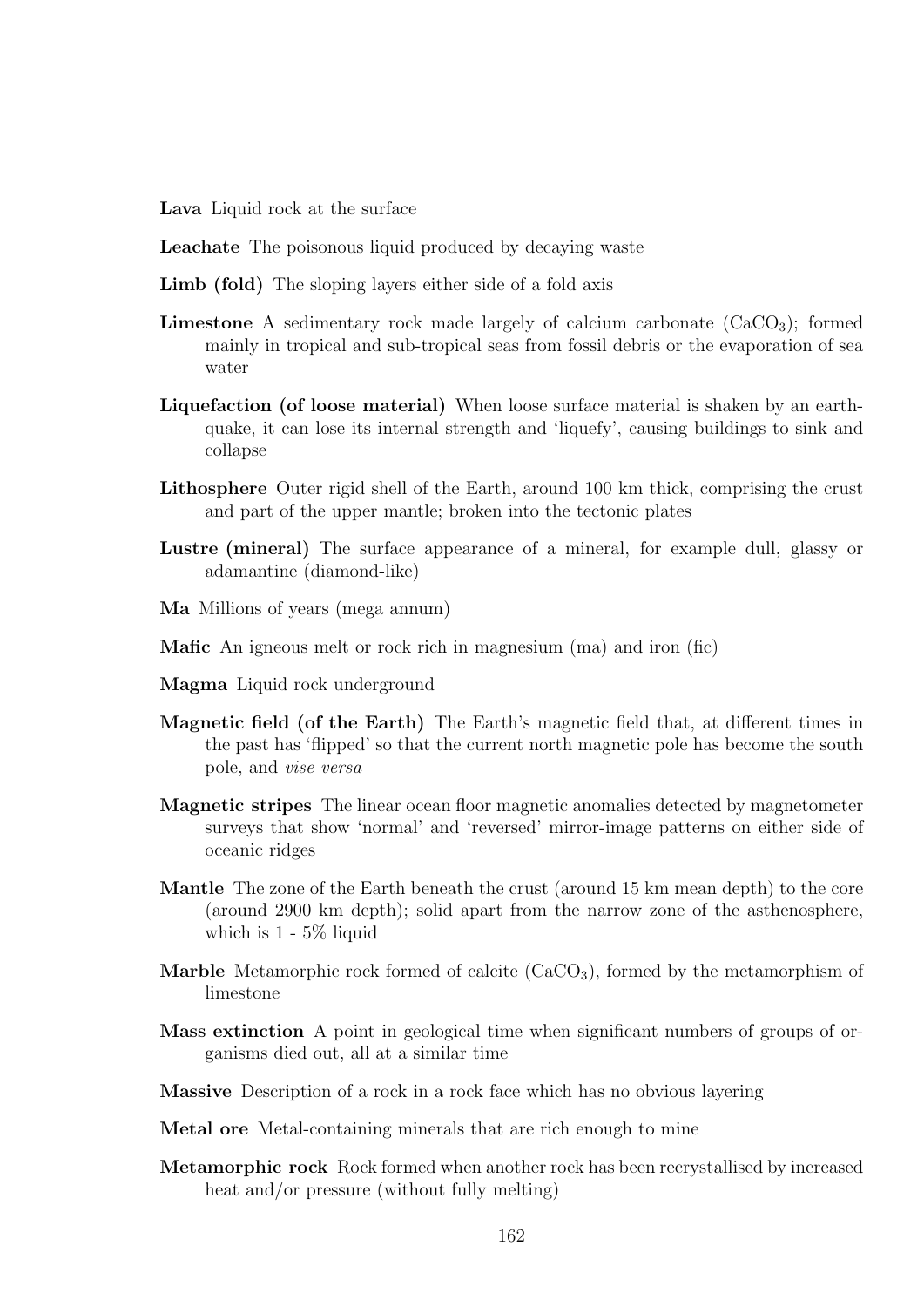- Metamorphism The recrystallisation of a rock under increased heat and/or pressure (without fully melting)
- Metaquartzite (quartzite) Metamorphic rock formed largely of quartz, formed by the metamorphism of pure quartz sandstones (also called quartzite)
- Mica A mineral silicate, usually colourless or black, forms platy crystals, good cleavage in one direction, low hardness (soft), common in many igneous and some metamorphic rocks
- Mine (deep mine) An underground excavation, usually for metal ores, other minerals or coal; mine excavations usually have vertical shafts and horizontal adits (an opencast coal pit is called an opencast mine)
- Mineral A naturally occurring inorganic compound or element (or, more precisely, a naturally occurring inorganic compound with a definite chemical composition, a definite atomic structure, and physical properties which vary between known limits)
- Mountain-building episode Rock deformation and metamorphism caused by a plate collision that formed mountain ranges
- Mudcracks Polygonal cracks left by drying mud can be preserved in mudstones; also called desiccation cracks
- **Mudflow** The downhill flow of mud, usually from a landslide; usually finer-grained than debris flows
- Mudstone A sedimentary rock formed of mud-grade sediment
- Natural selection Darwin's idea that the best adapted organisms survive in an environment and that the others die and so are unable to reproduce
- Negative feedback Change in a system, where the effects reduce the change
- Normal fault Tensional fault where the rocks on one side have slid down relative to the rocks on the other, usually along a steep fault plane of 60°or more
- "Normal" magnetism When the remnant magnetisation of rock, such as found in the magnetic stripes on the ocean floors, is in the same direction as the Earth's magnetic field today
- Nuée ardente (pyroclastic flow) A density flow of red hot ash that flows downhill from a volcanic blast at speeds of up to hundreds of kilometres per hour (does not include lahars); from the French 'glowing cloud'
- Oceanic ridge The ridges of mountains in oceans where new plate material forms, with a rift valley down the centre; when in the centres of oceans, they are called midoceanic ridges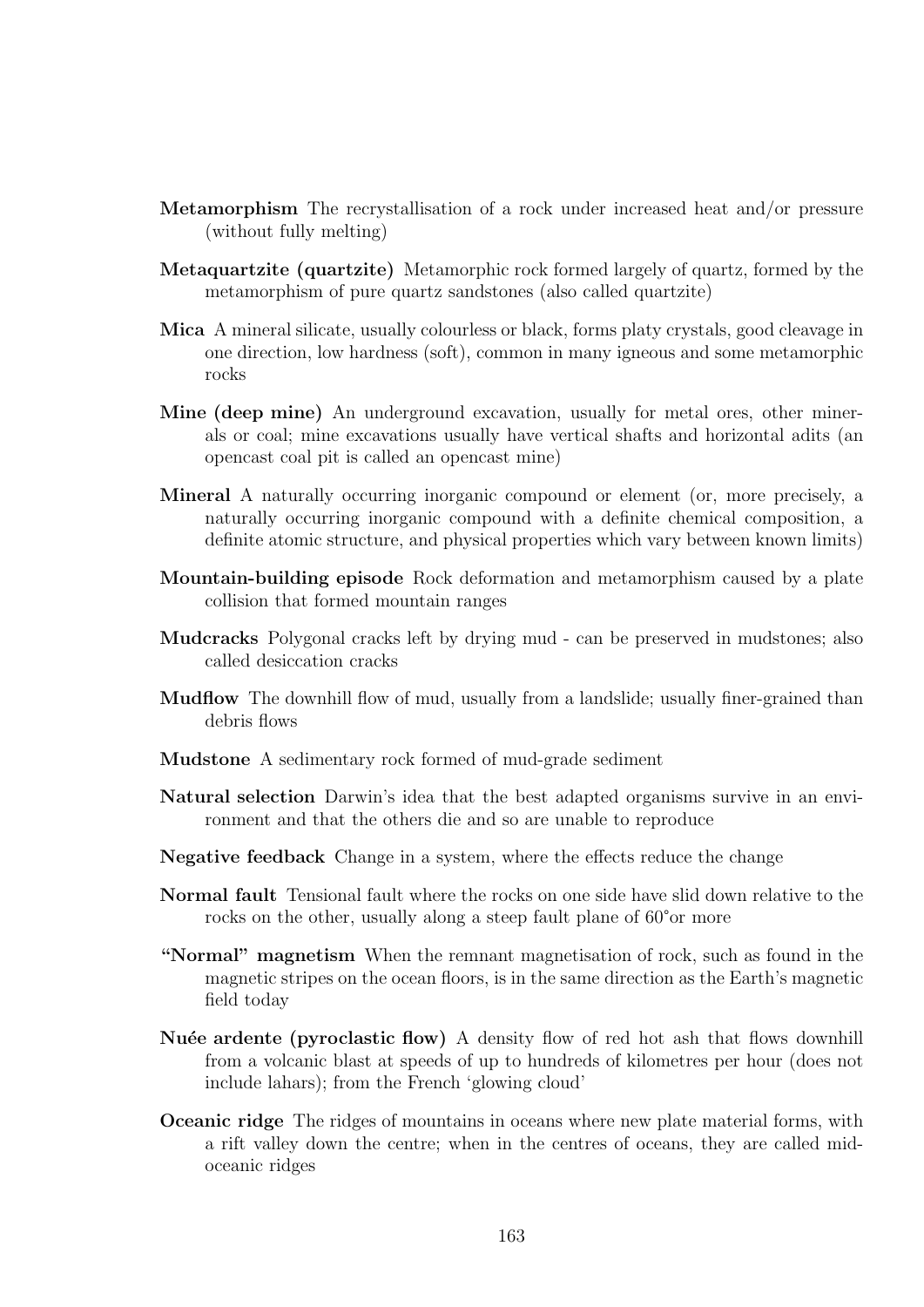- **Oolites** Tiny balls of limestone (aragonite,  $CaCO<sub>3</sub>$ ) formed by waves and currents in strongly evaporating seas
- Oolitic limestone A sedimentary rock made of oolites, tiny balls of calcium carbonate that first formed as a ragonite and usually later changed to calcite  $(CaCO<sub>3</sub>)$
- Ore An economic concentration of metal minerals
- Ore mineral A metal-containing mineral that is rich enough to mine
- Original horizontality (principle of) The stratigraphic principle that strata were originally deposited as near-horizontal layers
- Pangaea A 'supercontinent' of all the continents on Earth (including Gondwana) that existed between about 300 and 250 million years ago
- Partial melting When a substance is heated so that only the low melting point components melt, it is described as a 'partial melt'; in rocks, silicon-rich minerals melt before iron- and magnesium-rich minerals
- "Peer review" The checking of scientific publications by other scientists of equal standing - their peers'
- Percolation (of water) Water flowing through pore spaces in the ground/soil/rock
- Peridotite A coarse-grained ultramafic rock (very rich in magnesium/iron) found in the Earth's mantle
- Permeability How quickly a fluid can flow through a rock; given as a flow rate per surface area of rock
- Physical weathering The break up of rock surfaces by physical weathering processes, such as freeze-thaw and heating and cooling
- Piles Vertical columns of steel-reinforced concrete hammered into weak ground to support foundations
- Pillow basalt Basalt that has erupted under water to form pillow-like shapes
- Plate (tectonic) The slabs of rigid, solid rock made of lithosphere (comprising the crust and part of the upper mantle) that are moved across the surface of the Earth by plate tectonic movement
- Plate Tectonics (Theory of) J. (John) Tuzo Wilson's theory of the late 1960s linking together earlier ideas into a global theory of tectonic plate movement
- Plateau A horizontal flat upland area, typical of regions where tough rocks are horizontal
- Pluton A large igneous intrusion, often inverted drop-shaped; may be several kilometres across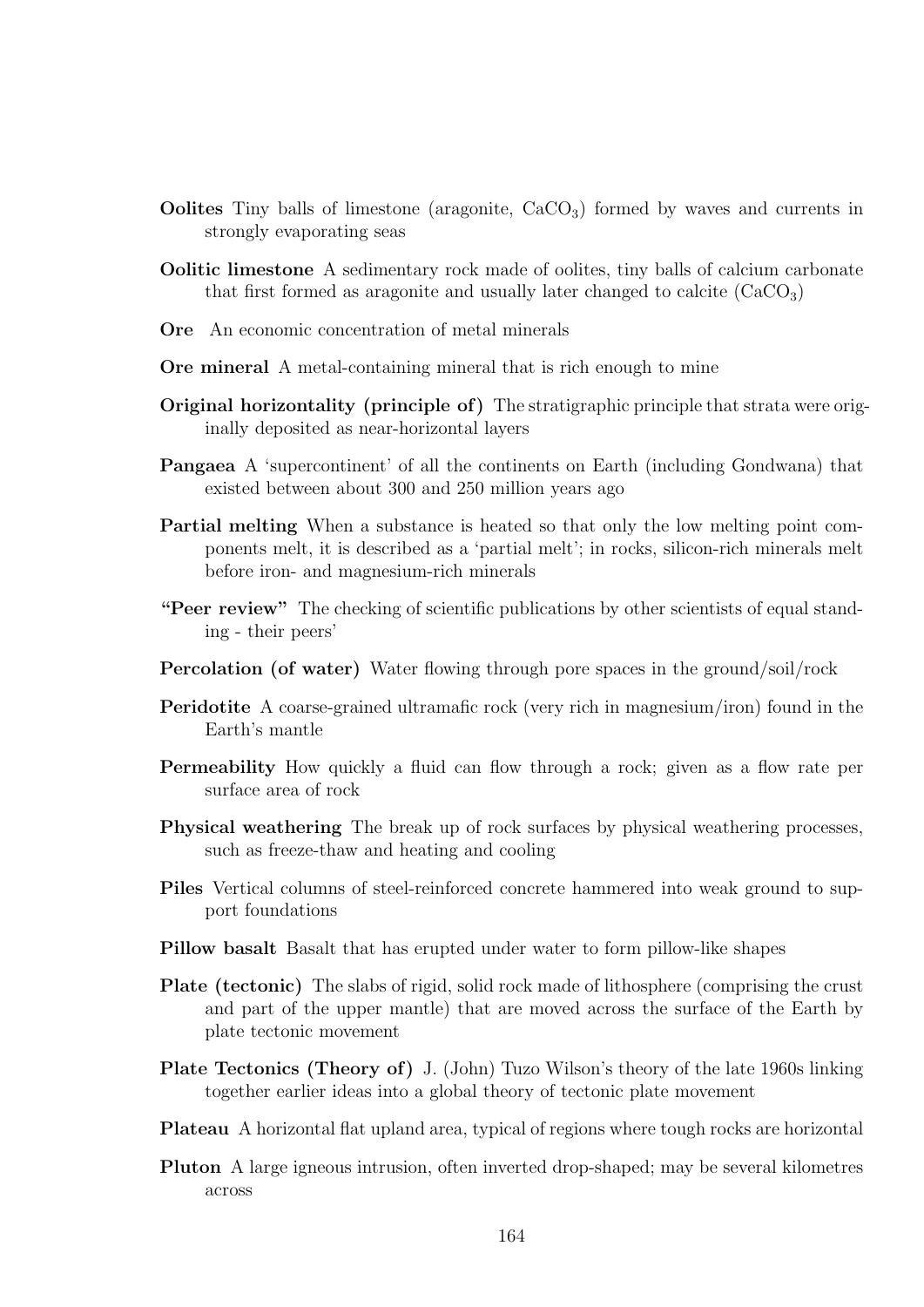- Pore spaces (or pores) Gaps between the grains; fluids such as oil, natural gas or water can flow through pores, or they may become filled with cement as a porous rock hardens
- Pore water pressure The pressure of water in the pore spaces of rocks; high pore water pressure contributes to landslides
- Porosity The amount of pore space in a rock; given as a percentage
- Positive feedback Change in a system, where the effects increase the change
- Primate An order (group) of mammals that includes lemurs, monkeys, apes and humans
- Production well A borehole drilled to extract the oil and gas (or sometimes, water) found by previous exploration wells
- Pumping tests Tests carried out by drilling a line of boreholes, pumping water from the central one and monitoring the height of the water table in the others, to establish whether or not a water well is viable
- Pyroclastic Material ejected by explosive eruptions, including fine-grained ash and volcanic blocks; from the Greek,  $(pyno = fire-formed; clastic = broken material)$
- Pyroclastic flow (nuée ardente) A density flow of red hot ash that flows downhill from a volcanic blast at speeds of up to hundreds of kilometres per hour (does not include lahars)
- Quarry A pit or hillside excavated for its raw materials (large pits dug for coal are usually called opencast mines; pits dug for sand or clay may be called sand- or clay-pits)
- **Quartz** A mineral, silicon dioxide  $(SiO<sub>2</sub>)$ , usually grey, white or colourless, hard with no cleavage and a glassy lustre - found in a variety of rocks as well as in mineral veins
- Quartzite (metaquartzite) Metamorphic rock formed largely of quartz, formed by the metamorphism of pure quartz sandstones (also called metaquartzite)
- Radiometric dating Method of calculating the age (in years/millions of years) of a rock (subject to a measurable margin of error) from the decay of the radioactive elements it contains
- Raised beach A narrow flat coastal area, often backed by a cliff, that was formed when sea level was higher, relative to the land; linked to changes in sea level during and after ice ages
- Regional metamorphism Rock recrystallisation caused by heat and increased pressure during the mountain-building episodes caused by plate tectonics; affects large areas
- Regionally Important Geological and Geomorphological Sites (RIGS) Sites in the UK listed for their geological importance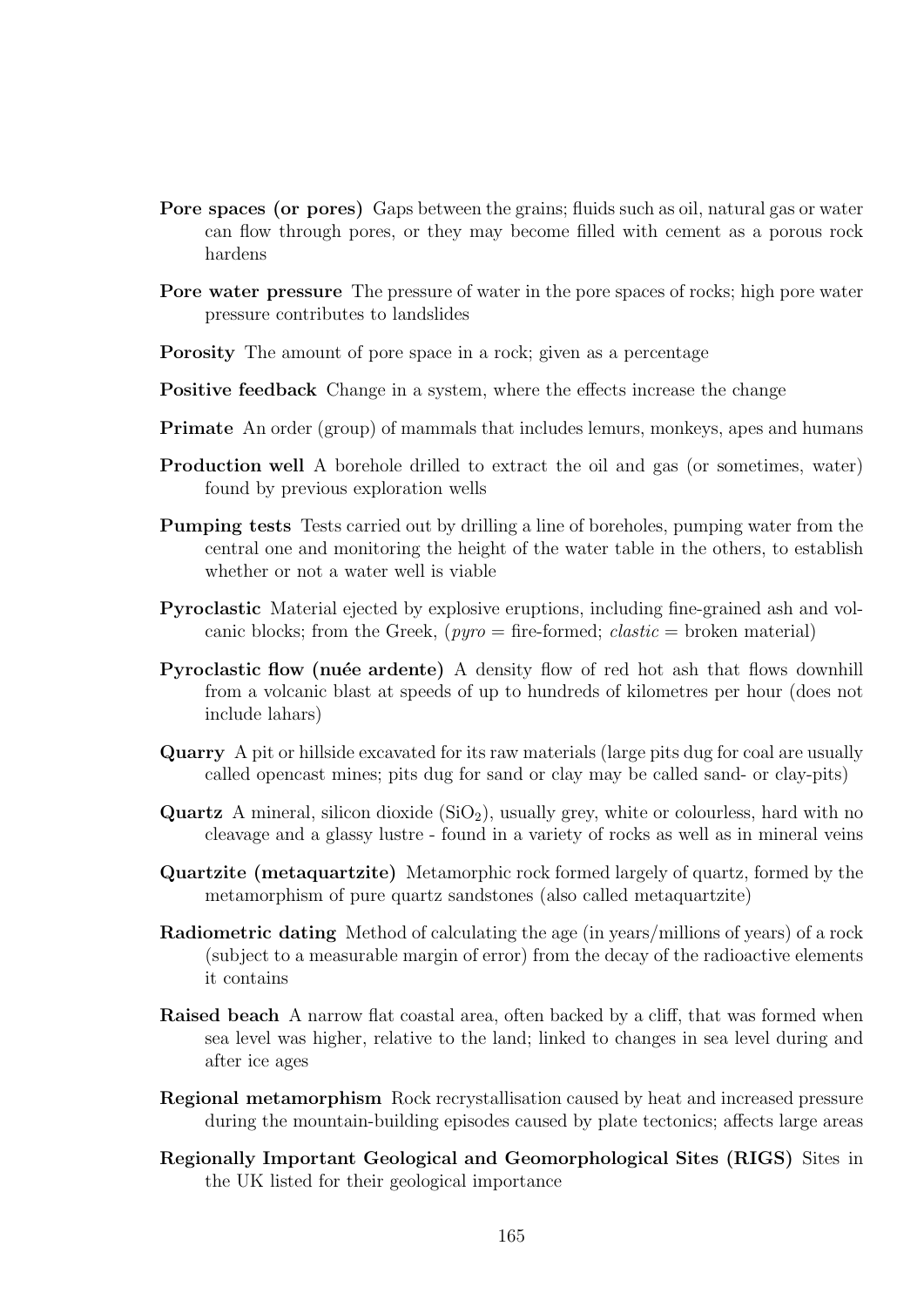Relative age Sequenced events, from the oldest to the youngest

- Remediation (site) The cleaning up of formerly polluted sites
- Reserves The amount of a natural resource available for extraction
- Reservoir rock (hydrocarbon) Rock with enough pore space and permeability to hold hydrocarbons and to allow them to flow out
- Resistivity (electrical) A geophysical method measuring the conductivity of rock; rocks with high conductivity (low resistivity) may contain metal ores or water
- Reverse fault Compressional fault that usually dips at around 45°(between 30 and 60°)
- "Reversed" magnetism When the remnant magnetisation of rock, such as found in the magnetic stripes on the ocean floors, is in the opposite direction to that of the Earth today
- Ridge Caused by tough rocks that normally dip at more than 10°, with steep slopes on either side
- Rift valley The valley formed when the Earth's crust is in tension, as at constructive plate margins; as the rock is pulled apart, the central block slides down along normal faults, creating a long valley
- Ripple marks (asymmetrical) Non-symmetrical ripple marks formed by flowing water or wind; the steeper slope is in the down-current direction
- Ripple marks (symmetrical) Ripple marks with equal slopes, formed by oscillating waves in shallow water
- Rock A naturally-occurring material composed of a mixture of minerals, fragments of rock, and/or fossils
- Rock bolt Large bolts used to tie potentially hazardous loose rock sheets and fragments to a rock face
- Rock cycle Cycle of weathering and erosion, transportation, deposition, sedimentary rock formation, metamorphism and igneous processes through which all rocks are formed
- Rock texture The ways in which the grains of the rock fit together; linked to the shapes, sizes and orientations of the grains
- Rodinia An early 'supercontinent' of all the early landmasses about 1000 million years ago
- Rounding The removal of sharp corners of angular grains and the smoothing of the surface during sediment transportation; caused by attrition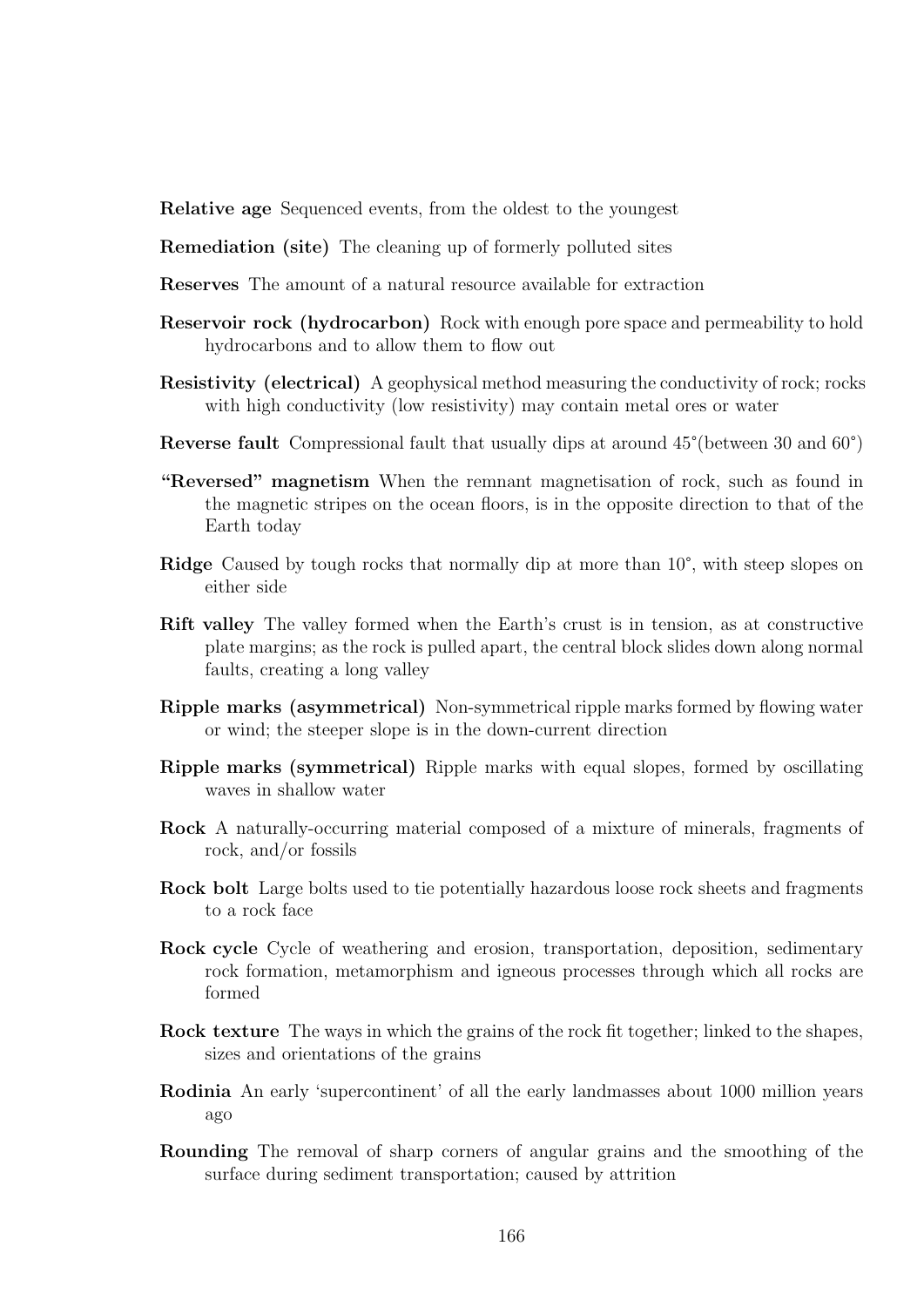- Saltation Sediment movement by fluid (water or wind) where the grains bounce along the bed
- Sandstone A sedimentary rock of sand-grade sediment
- Saturated zone The zone beneath the ground surface where all the pore spaces are full of water; the top surface of the saturated zone is the water table
- Scarp and vale topography A series of cuestas formed in areas of alternating tough and weak rocks of shallow dip (of usually less than 10°)
- Schist A metamorphic rock formed by medium-grade regional metamorphism; contains a coarse mineral foliation with garnet crystals sometimes visible
- Scree A slope of angular rock fragments accumulated beneath a rock face
- Sea Floor Spreading (Theory of) Harry Hess' theory of the 1960s that the oceans were young and that new ocean material was formed at oceanic ridges as the ocean floor was moved apart
- Sedimentary rock Rock made of sediments which are fragments of other rocks (mineral or rock fragments) or fossils; sometimes also laid down by the evaporation of water
- Seismic gap The 'locked' part of a fault where no slippage has occurred recently; this is the most likely site of a future earthquake
- Seismic survey Method using shock waves to show the positions and shapes of the rock layers beneath the surface
- Shale A weak laminated sedimentary rock of mud-grade sediment, that tends to fall apart in your hand
- Shallow focus earthquake An earthquake that originates between 0 and 70 km below the surface; these occur at all plate margins but shallow focus earthquakes alone occur at constructive (divergent) and conservative (transform) plate margins
- Shotcrete A blanket of concrete used to cover and stabilize an unstable rock face
- **Silicic** An igneous melt or rock rich in silica (silicon dioxide,  $SiO<sub>2</sub>$ )
- Sill An igneous intrusion that follows the bedding planes of rock, and so is parallel to them; can be horizontal, tilted or even vertical, paralleling the bedding
- Site of Special Scientific Interest (SSSI) A site in the UK protected by law for its biological or geological importance
- Slate A metamorphic rock formed by low-grade regional metamorphism; contains slaty foliation or cleavage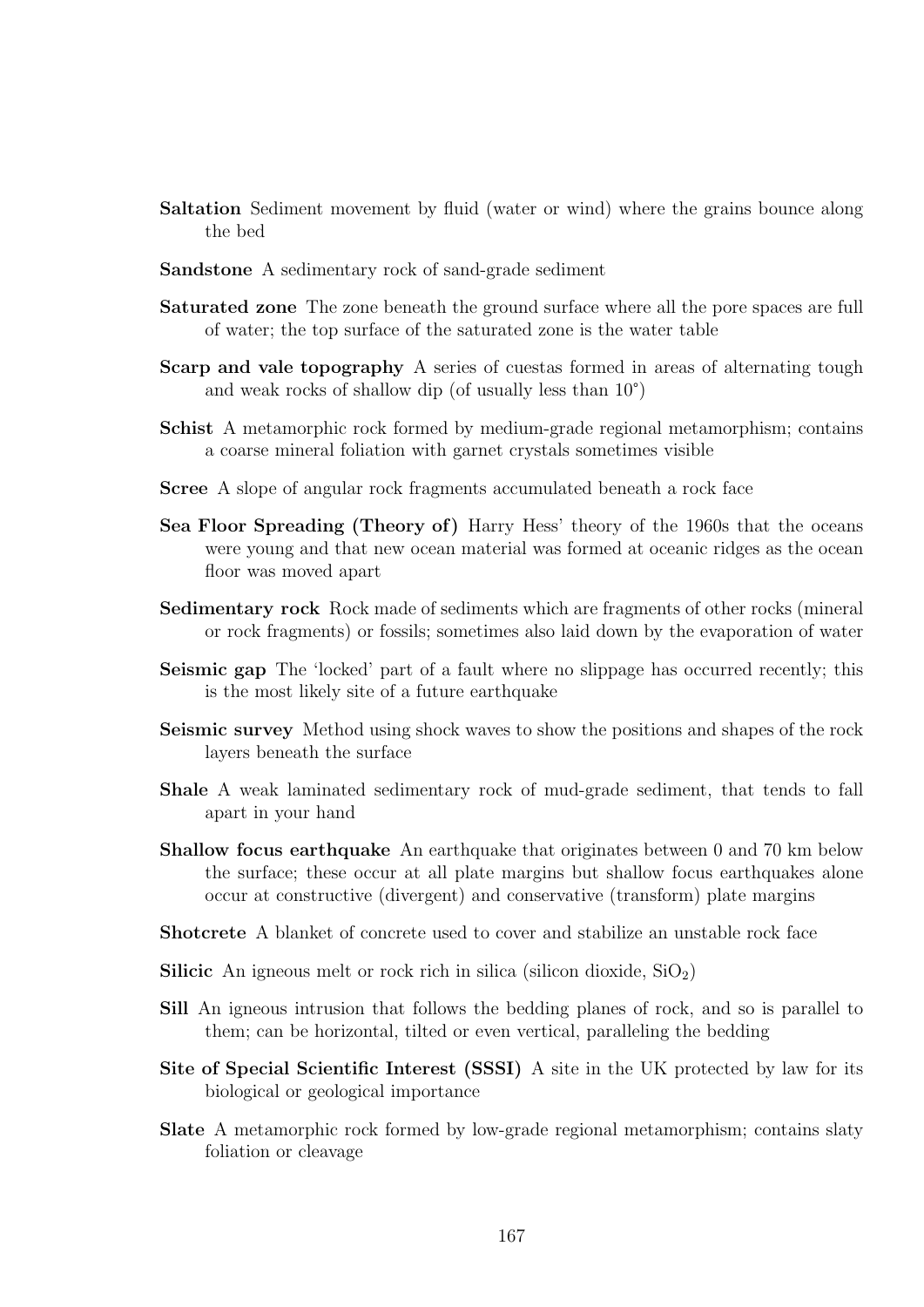- "Slushball Earth" The theory that the Earth was once nearly covered by ice, but there was probably some areas of non-frozen ocean near the Equator
- **Smelting** The process of separating metal from the impurities in metal ore by heating
- "Snowball Earth" The theory that the Earth was once completely covered by ice
- Soft bodies Organisms with no hard parts such as shells or bones, which therefore are unlikely to become fossilised
- Solution (transport by) Dissolved material carried by water currents
- Sorting The sorting out of sediment grains into different sizes during transportation; well-sorted sediments have grains of just one size, e.g. well-sorted sand
- Source rock (hydrocarbon) The rock from which oil or natural gas originally came; the decay of plankton in mudstones/shales produced oil and some gas whilst most gas comes from coal
- Spring Natural flow of groundwater out of the ground
- Stipe A single arm of a saw-blade-like graptolite colony
- Strata Sedimentary or volcanic layers, deposited at the Earth's surface
- Stratigraphic principles The principles used to understand how layers (strata) were deposited in the past and the sequence of events involved in their deposition and later history
- Streak (mineral) Colour left as a scratch on a white tile (or by filing onto white paper)
- Strike The two directions at right angles to the dip direction of sloping rock layers; for example, rocks that dip east have a north-south strike
- Strike-slip fault The results of shear stresses; when seen from above, one side has moved relative to the other along a fault plane that is usually vertical
- Stromatolites Mats of simple organisms (cells with no nuclei) that can form pillars of mats
- Structure (sedimentary) The sedimentary features of a sediment or sedimentary rock that are larger than grain size, including features like bedding and cross bedding
- Subduction The sinking of an oceanic plate into the mantle at a destructive/convergent plate margin
- Supercontinent A large continent formed when plate tectonics brought several continental masses together in the past
- Superposition of strata (principle of) The stratigraphic principle that strata deposited on top of other strata are younger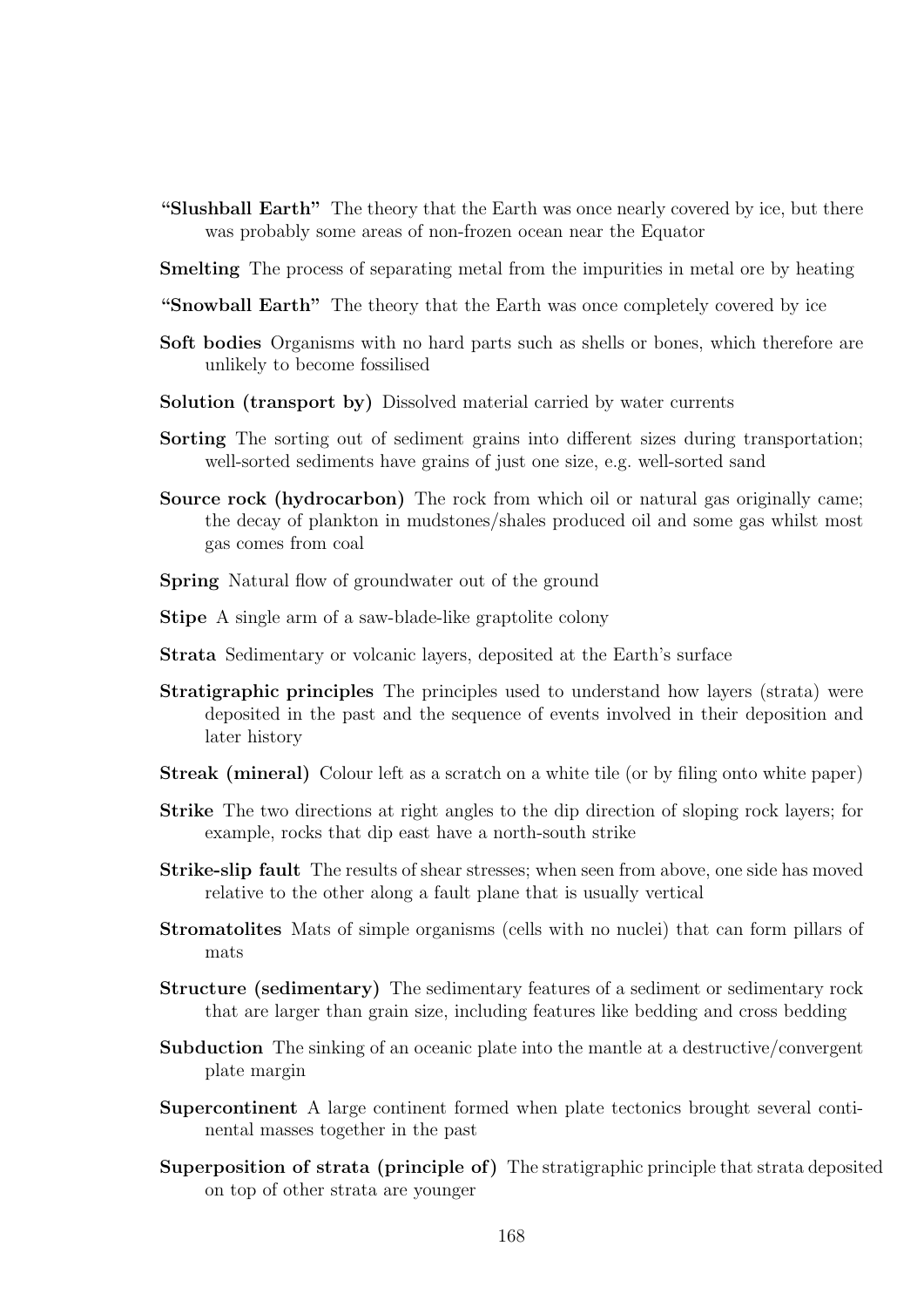- Suspension Sediment movement by fluid (water or wind) where the grains remain buoyed up in the current as they are carried along
- Suture line (cephalopod) The junction between the wall of the chamber and the outer wall of the shell; early cephalopods had simple straight suture lines, later ones were much more complex
- Syncline Downfolded rocks (strictly, folded rocks with the youngest rock in the centre of the fold - since, if the sequence was tectonically inverted, synclines would be upfolds)
- Tectonic Deformation of the Earth's outer layers
- Texture (rock) The ways in which the grains of the rock fit together; linked to the shapes, sizes and orientations of the grains
- Theca (plural thecae) The living chamber of a single graptolite animal
- Thermal metamorphism Rock recrystallisation caused by the baking of surrounding rocks by cooling igneous intrusions; caused primarily by high temperatures
- Thrust fault Compressional fault with a sliding surface that has low angle of slope of less than 45°(often around 10°or less); sometimes bodies of rock can be moved tens of kilometres along thrust faults
- Till (glacial) Sedimentary deposit largely of mixed mud and boulders deposited by melting ice
- Tor Exposed rounded mass of jointed rock in an upland area, typical of granite and coarse sandstone bedrock
- Traction Sediment movement by fluid (water or wind) where the grains slide or roll along the bed
- Transform fault A major fault offsetting oceanic ridges; the conservative plate margins of plate tectonics
- Trap (hydrocarbon) The shape of a formation that can trap hydrocarbons underground; includes anticlinal, fault and unconformity traps and traps associated with salt domes
- Trench (oceanic) The deep clefts on the margins of many oceans, where plates are subducted into the mantle beneath
- Tsunami Water waves produced by earthquakes or landslips large tsunamis can be very damaging; the older term of 'tidal wave' is falling out of use
- Turbidite A flat sheet of sediment deposited by a turbidity current, often as a graded bed